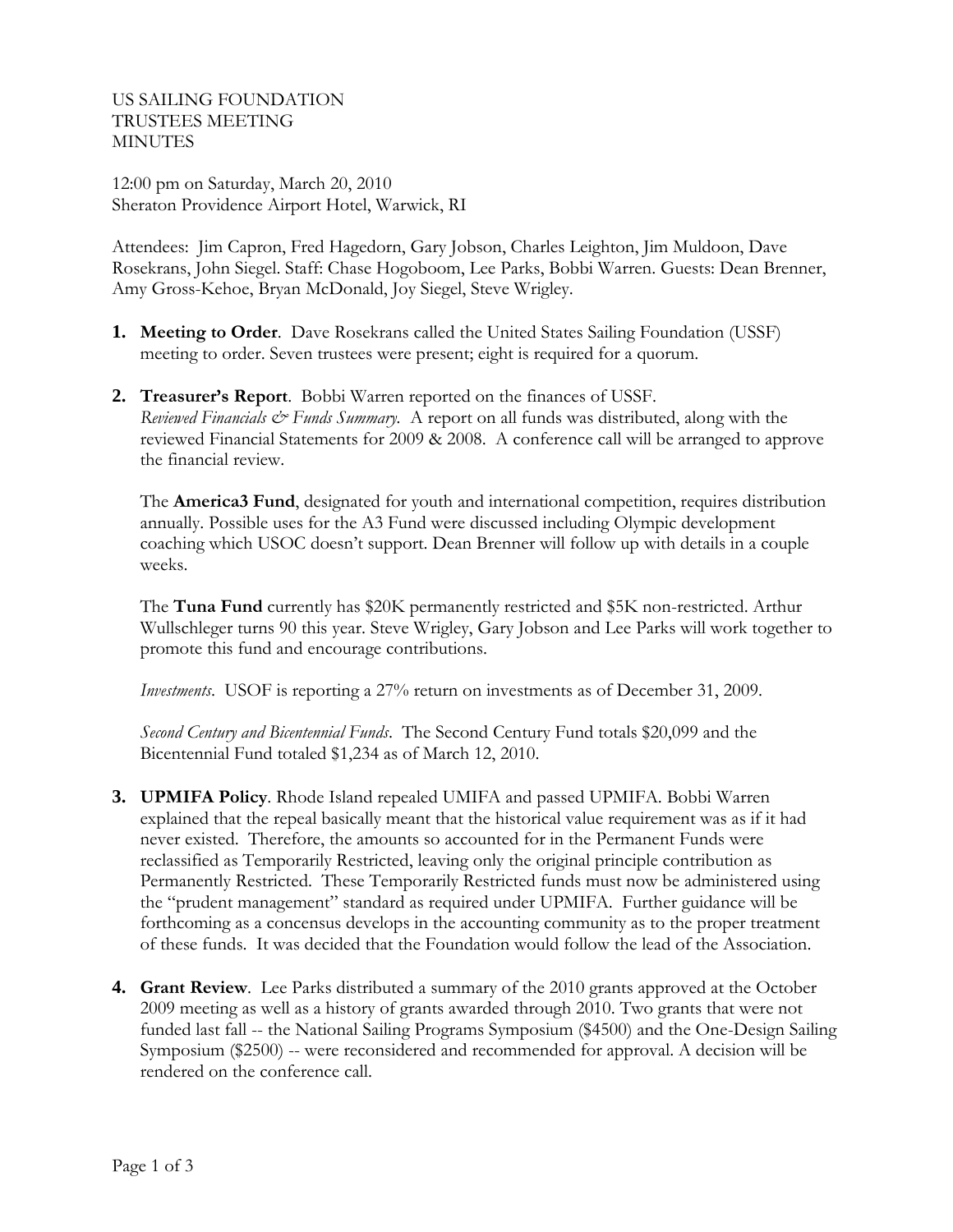- **5. Mission & Grant Guidelines.** A draft of proposed wording was distributed (see attachment). Dave Rosekrans requested that the Trustees send him their feedback.
- **6. Economic Outlook**. Charlie Leighton reported that the market is ahead of the economy. There is still some downside risk; a correction is expected. He also felt that the US Olympic Foundation is doing a good job with the USSF investments.
- **7. Planned Giving**. Dave Rosekrans reported that 2-3 Board members have indicated that they have remembered US SAILING in their estate plans, but most prefer not to disclose amounts or to be recognized for these bequests at this time.
- **8. Old Business**. Per Gary's recommendation, we need to add a 20-year-old and 30-year-old to the Board. And, we need to add a Sailor athlete.

Dave will send thank-you letters to the Walker family, Bill Koch and Arthur Wullschleger.

Respectfully submitted, Lee Parks Secretary Pro Tem

Attachment: Draft Mission & Grant Guidelines

Distribution: USSF Trustees, US SAILING Board of Directors, US SAILING staff directors